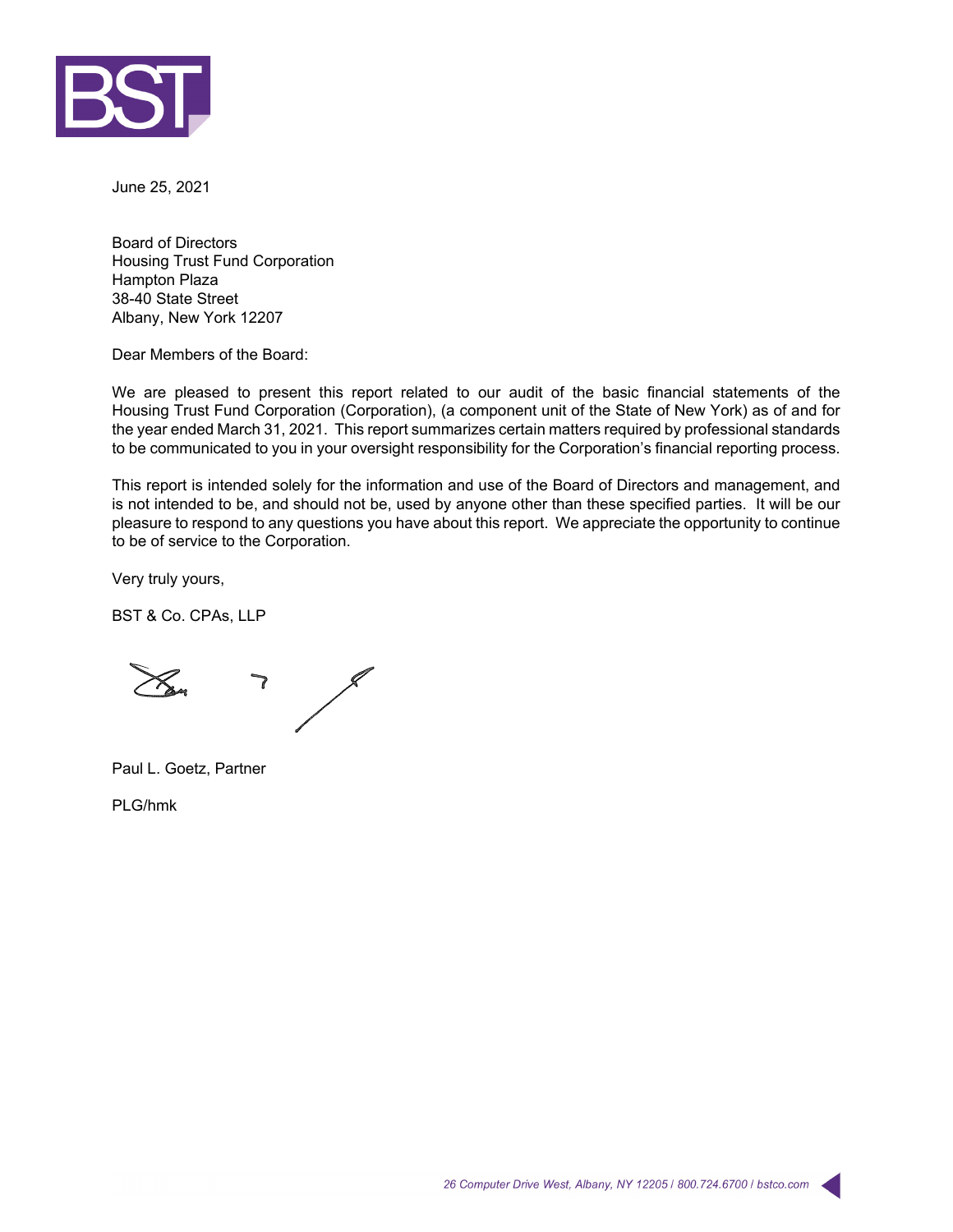

(a Component Unit of the State of New York)

## Communication With Those Charged With Governance Year Ended March 31, 2021

Generally accepted auditing standards (AU-C 260, *The Auditor's Communication With Those Charged With Governance*) require the auditor to promote effective two-way communication between the auditor and those charged with governance. Consistent with this requirement, the following summarizes our responsibilities regarding the basic financial statement audit as well as observations arising from our audit that are significant and relevant to your responsibility to oversee the financial reporting process.

### **Our Responsibilities With Regard to the Financial Statement Audit**

Our responsibilities under auditing standards generally accepted in the United States of America and *Governmental Auditing Standards* issued by the Comptroller General of the United States have been described to you in our arrangement letter dated April 29, 2021. Our audit of the financial statements does not relieve management or those charged with governance of their responsibilities, which are also described in that letter.

#### **Overview of the Planned Scope and Timing of the Financial Statement Audit**

We have issued a separate communication dated April 29, 2021 regarding the planned scope and timing of our audit and have discussed with you our identification of, and planned audit response to, significant risks of material misstatement.

### **Accounting Policies and Practices**

### **Preferability of Accounting Policies and Practices**

Under generally accepted accounting principles, in certain circumstances, management may select among alternative accounting practices. In our view, in such circumstances, management has selected the preferable accounting practice.

### **Adoption of, or Change in, Accounting Policies**

Management has the ultimate responsibility for the appropriateness of the accounting policies used by the Corporation. The Corporation did not adopt any significant new accounting policies, nor have there been any changes in existing significant accounting policies during the current period.

### **Significant or Unusual Transactions**

We did not identify any significant or unusual transactions or significant accounting policies in controversial or emerging areas for which there is a lack of authoritative guidance or consensus.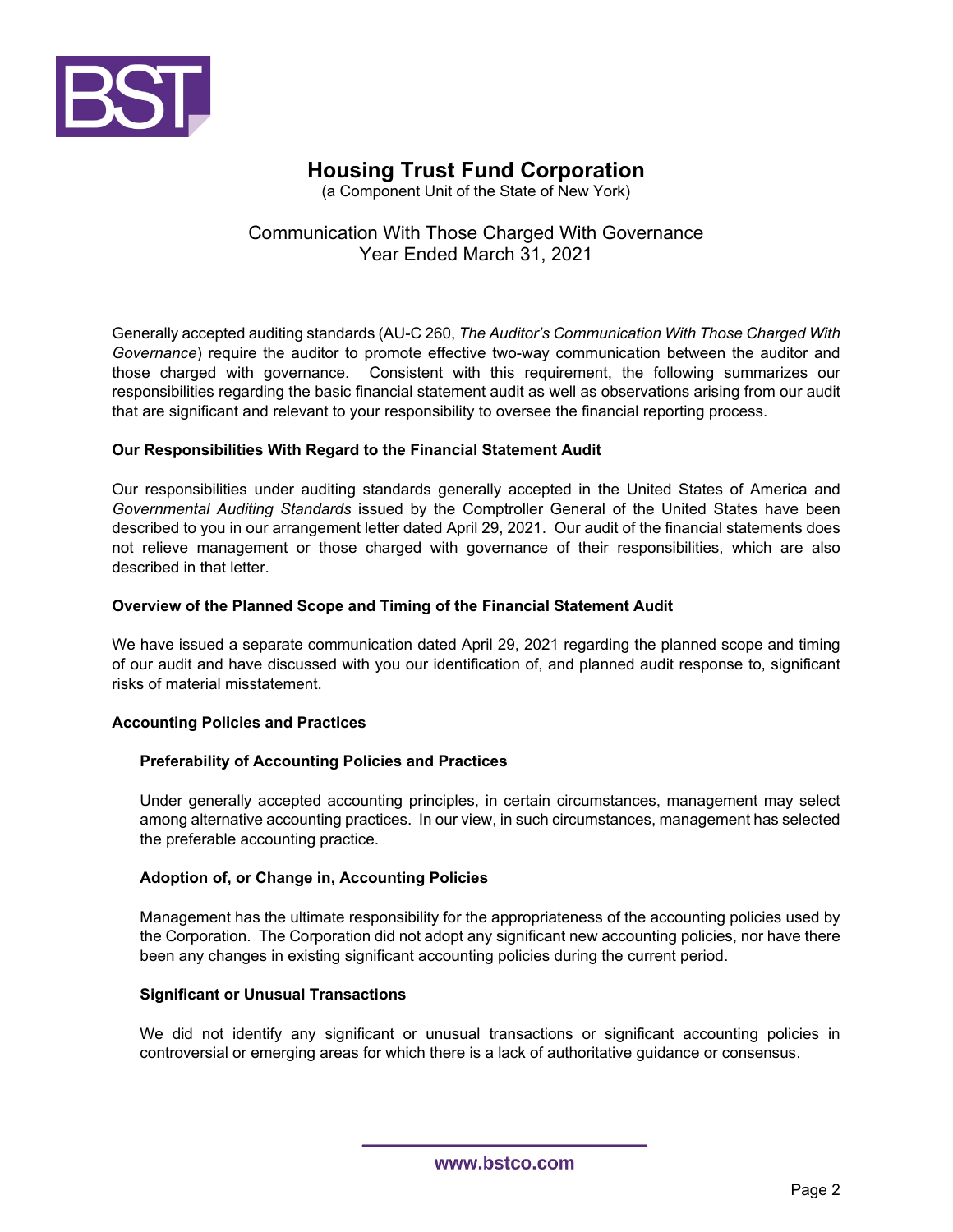(a Component Unit of the State of New York)

## Communication With Those Charged With Governance Year Ended March 31, 2021

#### **Accounting Policies and Practices - Continued**

#### **Management's Judgments and Accounting Estimates**

Summary information about the process used by management in formulating particularly sensitive accounting estimates and about our conclusions regarding the reasonableness of those estimates is in the attached Exhibit A, Summary of Significant Accounting Estimates.

#### **Audit Adjustments**

Audit adjustments proposed by us and recorded by the Corporation are shown on the attached Exhibit B, Summary of Recorded Audit Adjustments.

#### **Uncorrected Misstatements**

Uncorrected misstatements are summarized in the attached Exhibit C, Summary of Uncorrected Misstatements.

#### **Disagreements with Management**

We encountered no disagreements with management over the application of significant accounting principles, the basis for management's judgments on any significant matters, the scope of the audit, or significant disclosures to be included in the basic financial statements.

#### **Consultations with Other Accountants**

We are not aware of any consultations management had with other accountants about accounting or auditing matters.

#### **Significant Items Discussed with Management**

Following is a description of a significant item arising from the audit that was discussed with management:

 The administration of the Community Development Block Grant Disaster Recovery Program and contingent liabilities related to ineligible and questioned costs.

### **Significant Difficulties Encountered in Performing the Audit**

We did not encounter any significant difficulties in dealing with management during the audit.

#### **Significant Written Communications Between Management and Our Firm**

Copies of significant written communications between our firm and the management of the Corporation, including the representation letter provided to us by management, are attached as Exhibit D.

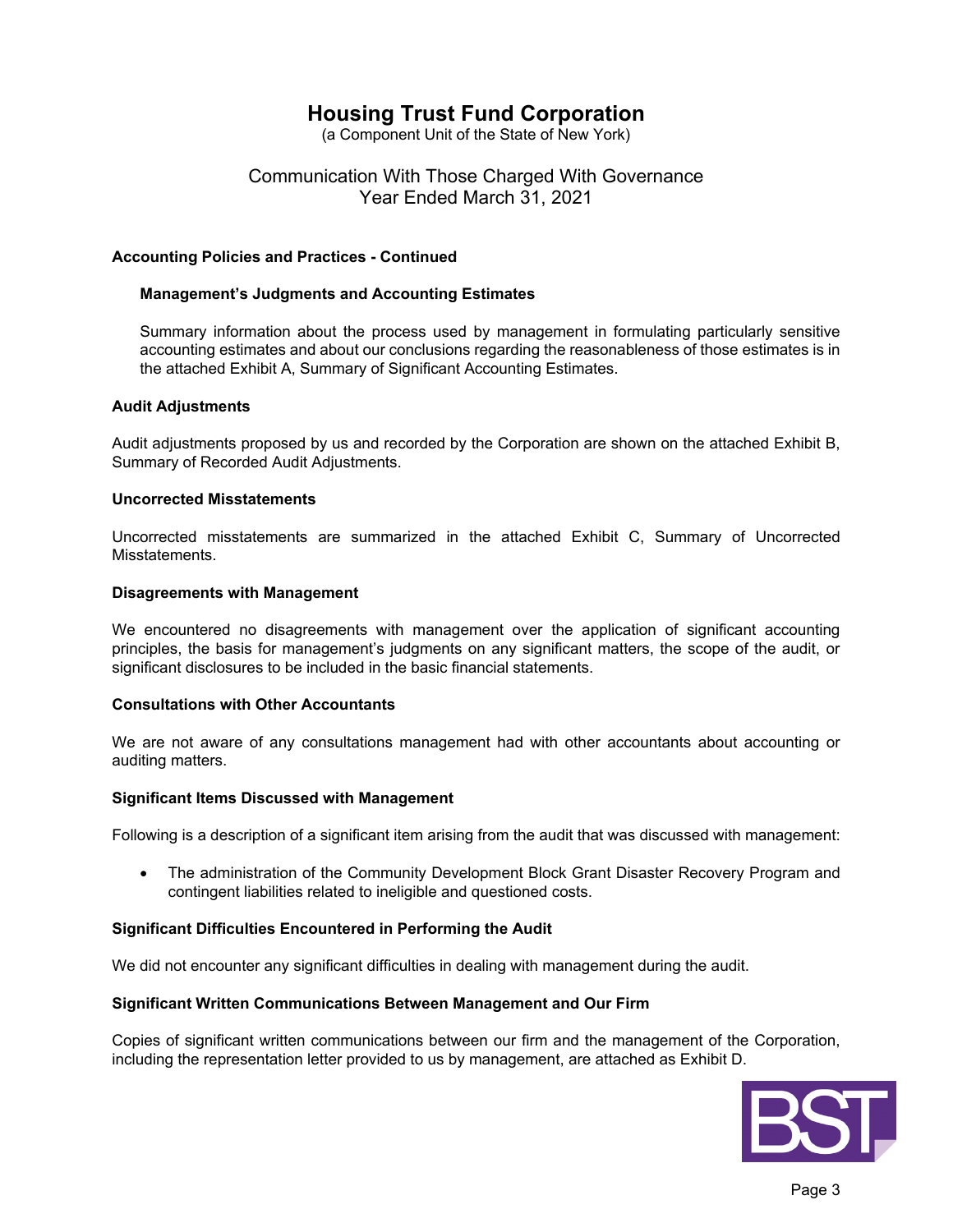(a Component Unit of the State of New York)

## Summary of Significant Accounting Estimates Year Ended March 31, 2021

Accounting estimates are an integral part of the preparation of financial statements and are based upon management's current judgment. The process used by management encompasses their knowledge and experience about past and current events, and certain assumptions about future events. You may wish to monitor throughout the year the process used to determine and record these accounting estimates. The following describes the significant accounting estimates reflected in the Corporation's March 31, 2021 financial statements:

| <b>Estimate</b>                                                 | <b>Accounting Policy</b>                                                                                                                           | <b>Estimation Process</b>                                                                                                                                                                                                                                                                                                                                                                                                |
|-----------------------------------------------------------------|----------------------------------------------------------------------------------------------------------------------------------------------------|--------------------------------------------------------------------------------------------------------------------------------------------------------------------------------------------------------------------------------------------------------------------------------------------------------------------------------------------------------------------------------------------------------------------------|
| <b>Allowance on Mortgages</b><br>and Interest Receivable        | Allowance is based on a review<br>of outstanding amounts on a<br>monthly basis.                                                                    | Management determines the allow-<br>ance by identifying the mortgages and<br>related interest that have specific<br>repayment requirements not contin-<br>gent upon economic and compliance<br>matters, subsequent payments, and a<br>review of prior payment history.                                                                                                                                                   |
| <b>Other Postemployment</b><br><b>Benefits (OPEB) Liability</b> | The Corporation recognizes a net<br>OPEB obligation in long-term<br>liabilities.                                                                   | The estimate is developed by man-<br>agement with the assistance of a third-<br>party specialist using actuarial as-<br>sumptions applied to participant cen-<br>sus and plan information.                                                                                                                                                                                                                               |
| <b>Properties Held for Sale</b>                                 | The Corporation recognizes an<br>asset for the value of all proper-<br>ties held for sale.                                                         | Properties are valued at the lower of<br>cost or fair value, with an estimate for<br>an allowance to reduce fair value as<br>properties typically sell for amount<br>significantly less than the purchase<br>price. The Corporation estimates the<br>allowance based on historical sales<br>values data.                                                                                                                 |
| <b>Net Pension Liability</b>                                    | The Corporation recognizes its<br>proportionate share of the New<br>York State and Local Employees'<br>Retirement System net pension<br>liability. | The Corporation's net pension liability<br>is estimated by the New York State<br>Office of the State Comptroller using<br>census data supplied by participating<br>employers and various actuarial as-<br>sumptions, including but not limited to,<br>rate of return, mortality, and inflation.<br>Corporation's<br>The<br>proportionate<br>percentage of the net pension liability<br>is determined on an annual basis. |

We have evaluated management's significant accounting estimates noted above as part of our audit and concluded that management's estimates and the estimation process appear reasonable in the context of the financial statements taken as a whole.

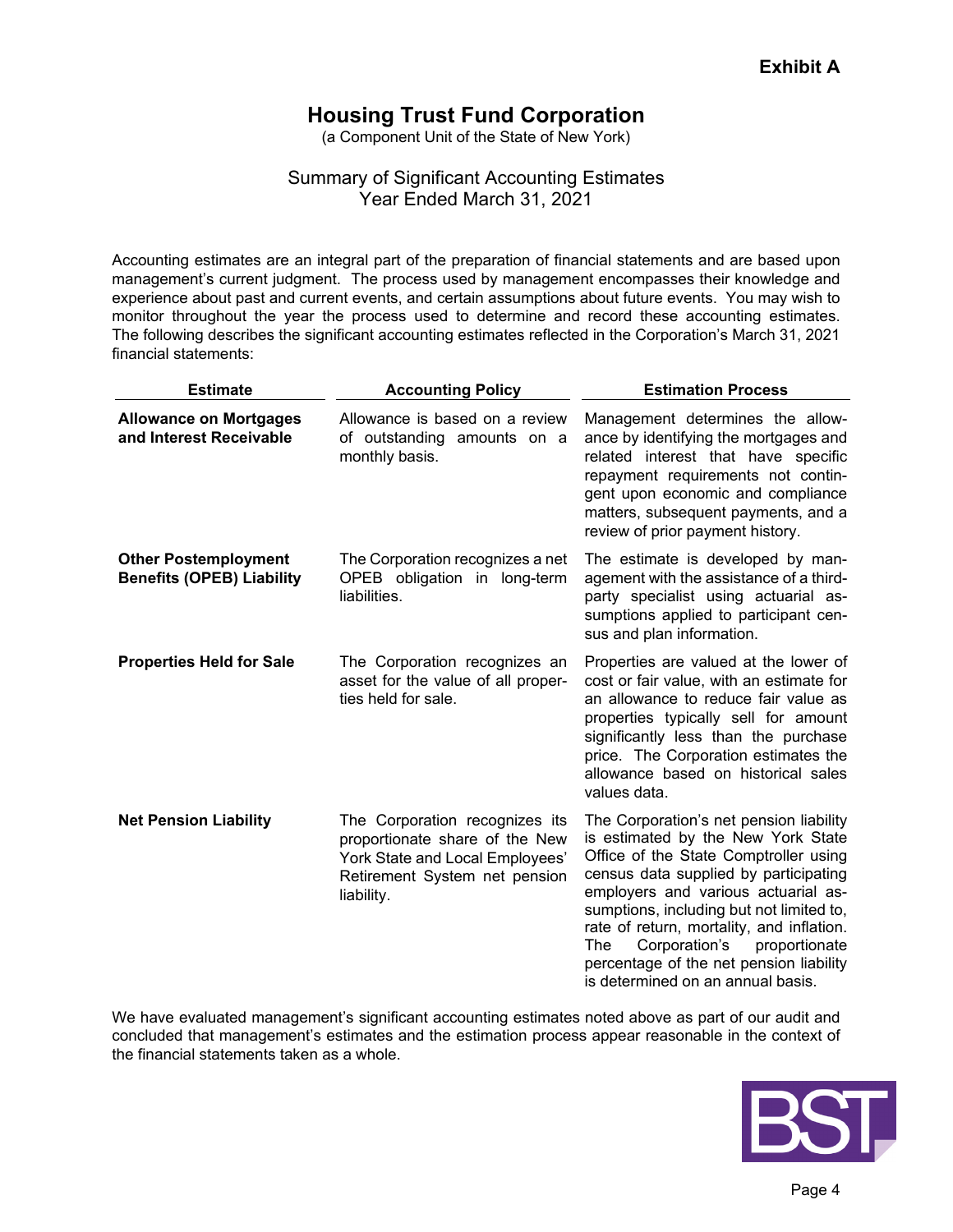(a Component Unit of the State of New York)

## Summary of Recorded Audit Adjustments Year Ended March 31, 2021

|                                                                                                      | Effect - Increase (Decrease)       |                                               |              |              |         |  |  |  |  |
|------------------------------------------------------------------------------------------------------|------------------------------------|-----------------------------------------------|--------------|--------------|---------|--|--|--|--|
| Description                                                                                          | Assets and<br>Deferred<br>Outflows | Liabilities and<br>Deferred<br><b>Inflows</b> | Net Position | Revenue      | Expense |  |  |  |  |
| To recognize revenue correlating with expenditures<br>incurred on the CDBG-DR, Irene and Lee and NDR | \$17,590,799                       |                                               |              | \$17,590,799 |         |  |  |  |  |
| Total Statement of Revenues, Expenses,<br>and Changes in Net Position Effect                         |                                    |                                               | 17,590,799   | \$17,590,799 |         |  |  |  |  |
| Total Statement of Net Position Effect                                                               | \$17,590,799                       |                                               | \$17,590,799 |              |         |  |  |  |  |

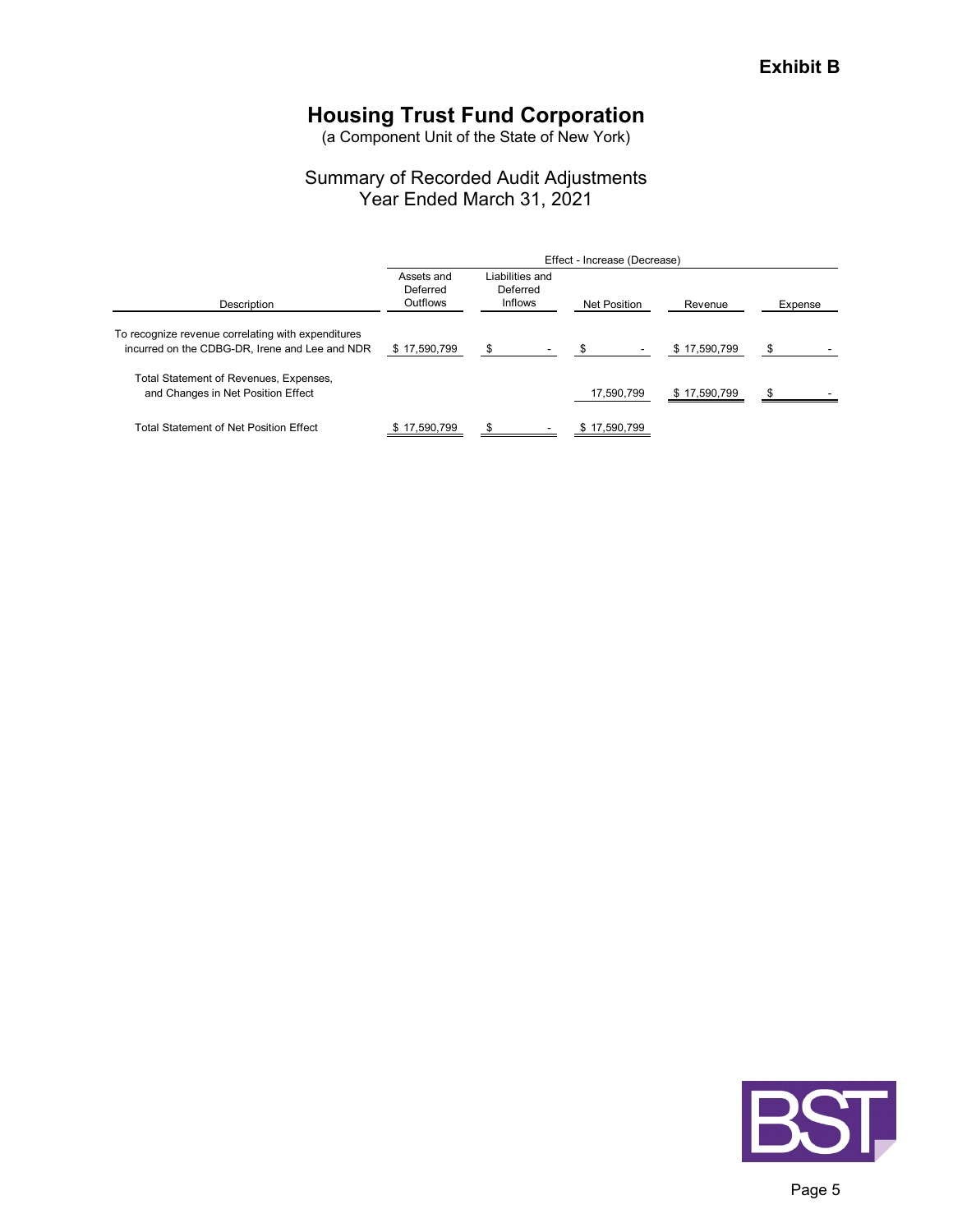(a Component Unit of the State of New York)

## Summary of Uncorrected Misstatements Year Ended March 31, 2021

During the course of our audit, we accumulated uncorrected misstatements that were determined by management to be immaterial, both individually and in the aggregate, to the statements of financial position, results of operations, and cash flows and to the related financial statement disclosures. Following is a summary of those differences:

|                                                                                                    | Effect - Increase (Decrease) |                                    |  |                                               |                     |               |                 |  |  |
|----------------------------------------------------------------------------------------------------|------------------------------|------------------------------------|--|-----------------------------------------------|---------------------|---------------|-----------------|--|--|
| Description                                                                                        |                              | Assets and<br>Deferred<br>Outflows |  | Liabilities and<br>Deferred<br><b>Inflows</b> | <b>Net Position</b> | Revenue       | Expense         |  |  |
| Cumulative Carryover Impact From Previous Years                                                    |                              |                                    |  |                                               |                     |               |                 |  |  |
| To record contributions made subsequent to measurement date as deferred outflows                   | \$                           |                                    |  |                                               | \$<br>1.538.449     |               | 1,538,449<br>\$ |  |  |
| To record current year impact of revenue that should have recognized for 2020 CDBG-DR expenditures |                              |                                    |  |                                               | 2.831.103           | (2,831,103)   |                 |  |  |
| To record current year impact of expense that should have recognized for 2020 CDBG-DR expenditures |                              |                                    |  |                                               | (108, 529)          |               | (108, 529)      |  |  |
| To record projected current year impact of expense that should have recognized for 2020 CDBG-DR    |                              |                                    |  |                                               | (1,756,041)         |               | (1,756,041)     |  |  |
| expenditures                                                                                       |                              |                                    |  | ٠                                             |                     |               |                 |  |  |
| Current Year Uncorrected Misstatements                                                             |                              |                                    |  |                                               |                     |               |                 |  |  |
| To record contributions made subsequent to measurement date as deferred outflows                   |                              | 1.470.613                          |  |                                               |                     |               | (1,470,613)     |  |  |
| To recognize revenue correlating with expenditures incurred on the CDBG-DR program                 |                              | 731,507                            |  |                                               |                     | 731,507       |                 |  |  |
| Cumulative Statement of Revenues, Expenses, and                                                    |                              |                                    |  |                                               |                     |               |                 |  |  |
| Changes in Net Position Effect                                                                     |                              |                                    |  |                                               | (302, 862)          | \$(2,099,596) | \$(1,796,734)   |  |  |
| Cumulative Statement of Net Position Effect                                                        |                              | 2.202.120                          |  |                                               | 2.202.120           |               |                 |  |  |

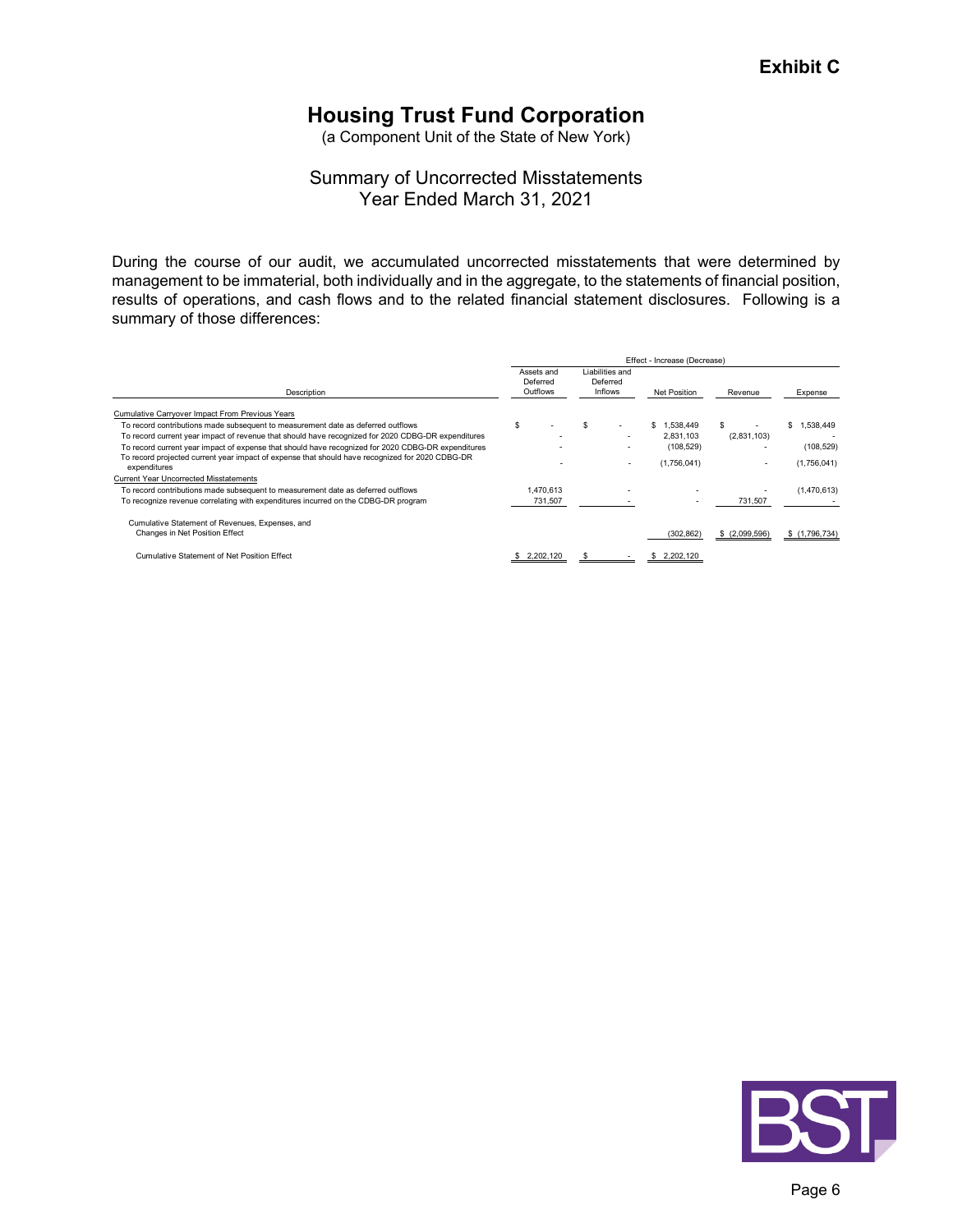(a Component Unit of the State of New York)

## Significant Written Communications Between Management and our Firm Year Ended March 31, 2021

Representation Letter

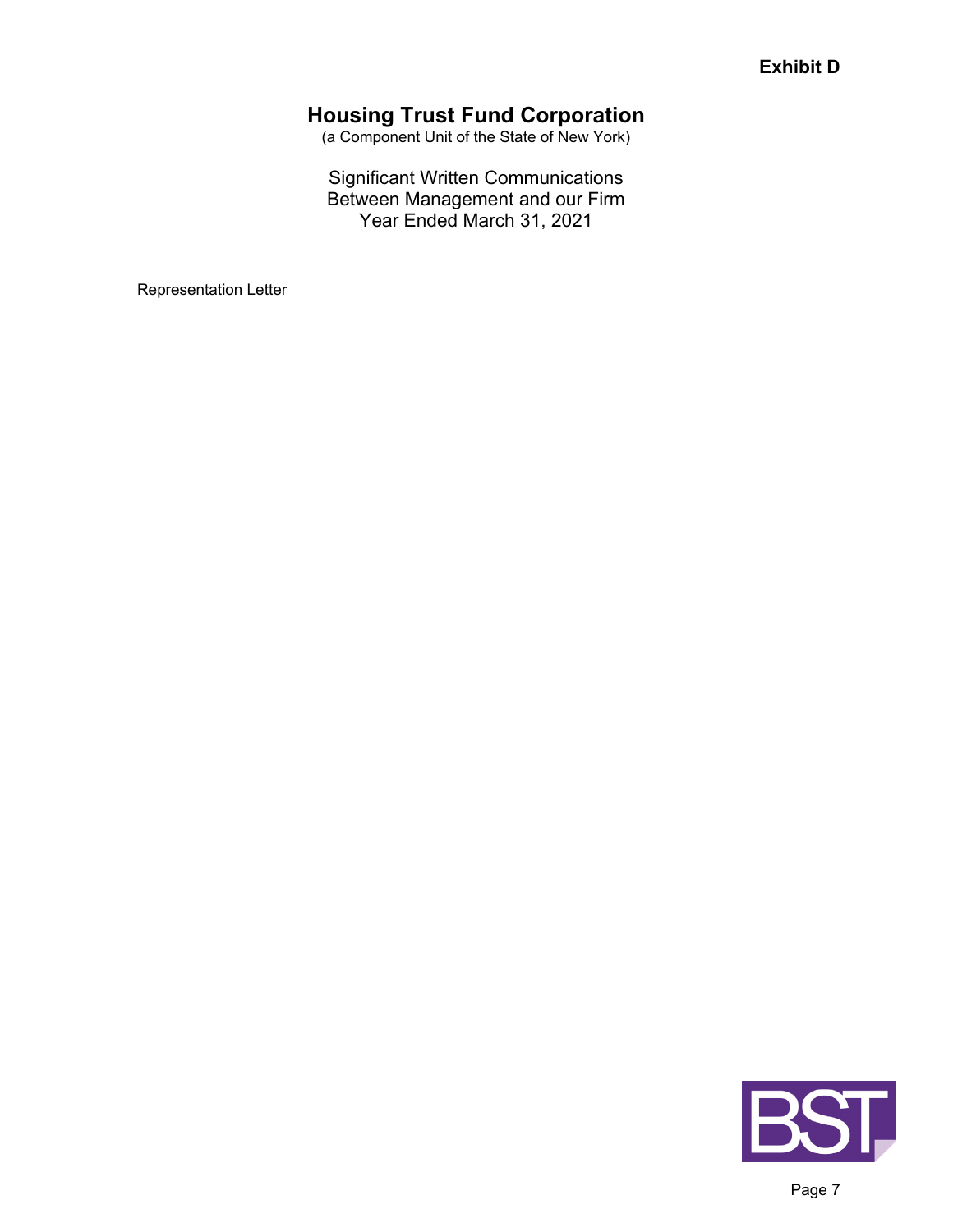

**Homes and Community Renewal** 

**ANDREW M. CUOMO** Governor

**RUTHANNE VISNAUSKAS** Commissioner/CEO

**Housing** 

Trust Fund

Corporation

June 25, 2021

BST & Co. CPAs, LLP 26 Computer Drive West Albany, New York 12205

This representation letter is provided in connection with your audits of the basic financial statements of the Housing Trust Fund Corporation (Corporation) (a component unit of the State of New York), as and for the years ended March 31, 2021 and 2020, for the purpose of expressing an opinion on whether the financial statements are presented fairly, in all material respects, in accordance with accounting principles generally accepted in the United States of America (U.S. GAAP).

We confirm, to the best of our knowledge and belief, that as of June 25, 2021

#### *Financial Statements:*

- 1. We have fulfilled our responsibilities, as set out in the terms of the audit arrangement letter dated April 29, 2021 for the preparation and fair presentation of the financial statements referred to above in accordance with U.S. GAAP.
- 2. We acknowledge our responsibility for the design, implementation, and maintenance of internal control relevant to the preparation and fair presentation of the financial statements that are free from material misstatement, whether due to fraud or error.
- 3. We acknowledge our responsibility for the design, implementation, and maintenance of internal control to prevent and detect fraud.
- 4. Significant assumptions used by us in making accounting estimates, including those measured at fair value, are reasonable and reflect our judgment based on our knowledge and experience about past and current events and our assumptions about conditions we expect to exist and courses of action we expect to take.
- 5. Related-party transactions, including those with New York State, such that exclusion would cause the reporting entity's financial statements to be misleading or incomplete and interfund transactions, including interfund account receivable and payable, have been recorded in accordance with the economic substance of the transaction and appropriately accounted for and disclosed in accordance with the requirements of U.S. GAAP.
- 6. All events subsequent to the date of the financial statements, and for which U.S. GAAP requires adjustment or disclosure, have been adjusted or disclosed.
- 7. The effects of all known actual or possible litigation and claims have been accounted for and disclosed in accordance with U.S. GAAP.
- 8. We have no direct or indirect. legal or moral, obligation for any debt of any organization, public, or private that is not disclosed in the financial statements.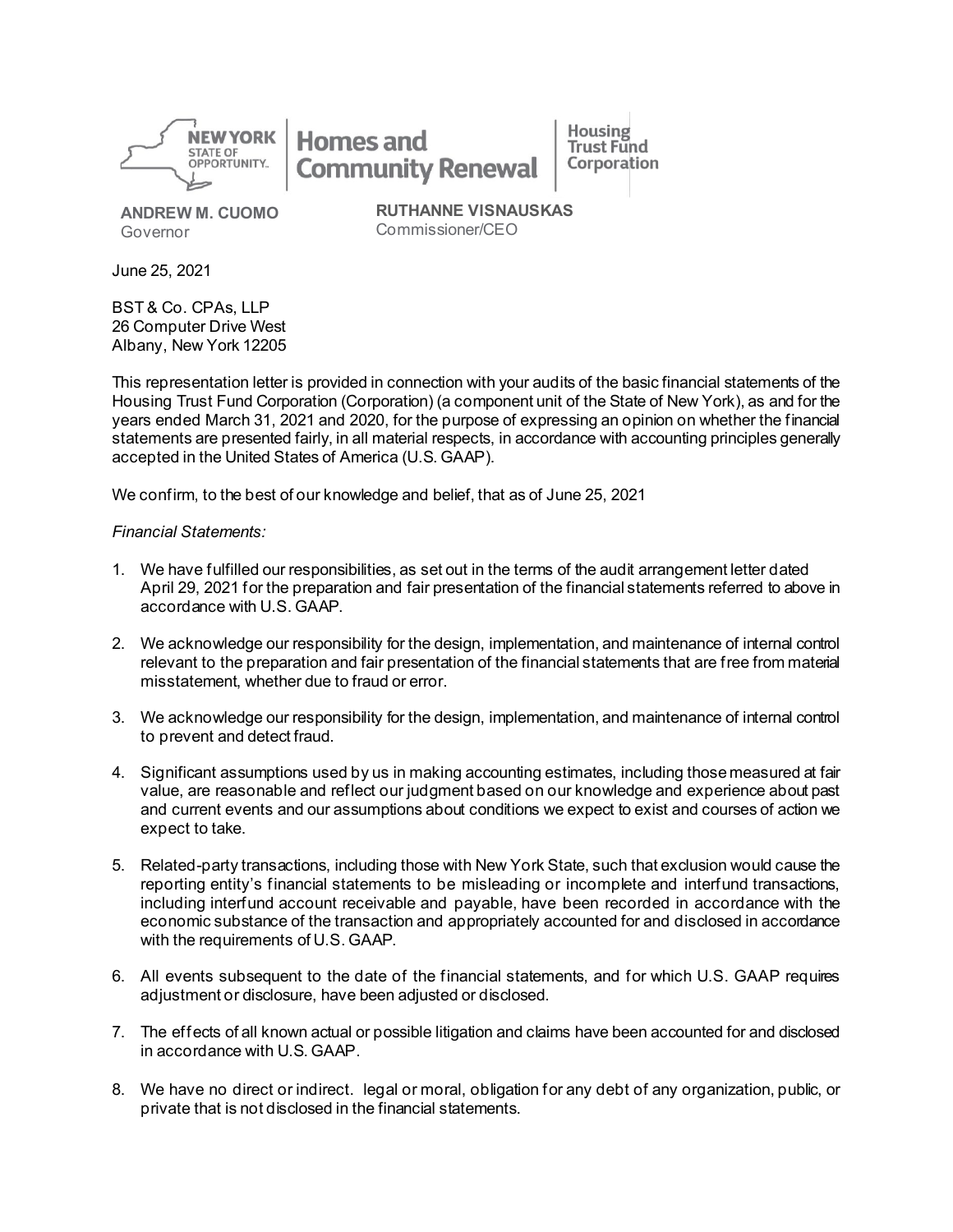- 9. We have complied with all aspectsof contractual agreements that would have a material effecton these financial statements in the event of noncompliance.
- 10. We have informed you of all uncorrected misstatements. As of and for the year ended March 31, 2021, we believe that the effects of the uncorrected misstatements aggregated by you and summarized below are immaterial, both individually and in the aggregate to the financial statements taken as a whole. For purposes of this representation, we consider items to be material, regardless of their size, if they involve the misstatement or omission of accounting information that, in light of surrounding circumstances, makes it probable that the judgment of a reasonable person relying on the information would be changed or influenced by the omission or misstatement.

|                                                                                                                 | Effect - Increase (Decrease) |                                    |  |                                        |                 |               |               |
|-----------------------------------------------------------------------------------------------------------------|------------------------------|------------------------------------|--|----------------------------------------|-----------------|---------------|---------------|
| Description                                                                                                     |                              | Assets and<br>Deferred<br>Outflows |  | Liabilities and<br>Deferred<br>Inflows | Net Position    | Revenue       | Expense       |
| Cumulative Carryover Impact From Previous Years                                                                 |                              |                                    |  |                                        |                 |               |               |
| To record contributions made subsequent to measurement date as deferred outflows                                | S                            |                                    |  |                                        | 1.538.449<br>\$ |               | \$1,538,449   |
| To record current year impact of revenue that should have recognized for 2020 CDBG-DR expenditures              |                              |                                    |  |                                        | 2.831.103       | (2,831,103)   |               |
| To record current year impact of expense that should have recognized for 2020 CDBG-DR expenditures              |                              |                                    |  |                                        | (108, 529)      |               | (108, 529)    |
| To record projected current year impact of expense that should have recognized for 2020 CDBG-DR<br>expenditures |                              |                                    |  |                                        | (1,756,041)     |               | (1,756,041)   |
| <b>Current Year Uncorrected Misstatements</b>                                                                   |                              |                                    |  |                                        |                 |               |               |
| To record contributions made subsequent to measurement date as deferred outflows                                |                              | 1.470.613                          |  | ۰                                      |                 |               | (1,470,613)   |
| To recognize revenue correlating with expenditures incurred on the CDBG-DR program                              |                              | 731.507                            |  |                                        |                 | 731,507       |               |
| Cumulative Statement of Revenues, Expenses, and                                                                 |                              |                                    |  |                                        |                 |               |               |
| Changes in Net Position Effect                                                                                  |                              |                                    |  |                                        | (302.862)       | \$(2,099,596) | \$(1,796,734) |
| Cumulative Statement of Net Position Effect                                                                     |                              | \$ 2,202,120                       |  |                                        | \$ 2.202.120    |               |               |

- 11. We agree with the findings of specialists in evaluating the postemployments and retirement benefits and have adequately considered the qualifications of the specialists in determining the amounts and disclosures used in the financial statements and underlying accounting records. We did not give or cause any instructions to be given to specialists with respect to the values or amounts derived in an attempt to bias their work, and we are not otherwise aware of any matters that have had an effect on the independence or objectivity of the specialists.
- 12. We believe the actuarial assumptions and methods used to measure the postemployment and pension liabilities and costs for financial accounting are appropriate in the circumstances.
- 13. Arrangements involving restrictions on cash and investment balances have been properly disclosed.
- 14. We have not completed the process of evaluating the effect that will result from adopting the guidance in Governmental Accounting Standards Board (GASB) Statement Numbers 92, 93, 94, 96, and 97, as discussed in Note 14. The Authority is therefore unable to disclose the effect that adopting the guidance in the aforementioned GASB Statements will have on its financial position and the results of operations when such guidance is adopted.
- 15. The most recent inspection report from the United States Department of Housing and Urban Development Office of the Inspector General regarding the Community Development Block Grant Disaster Recovery Program was issued on March 29, 2019.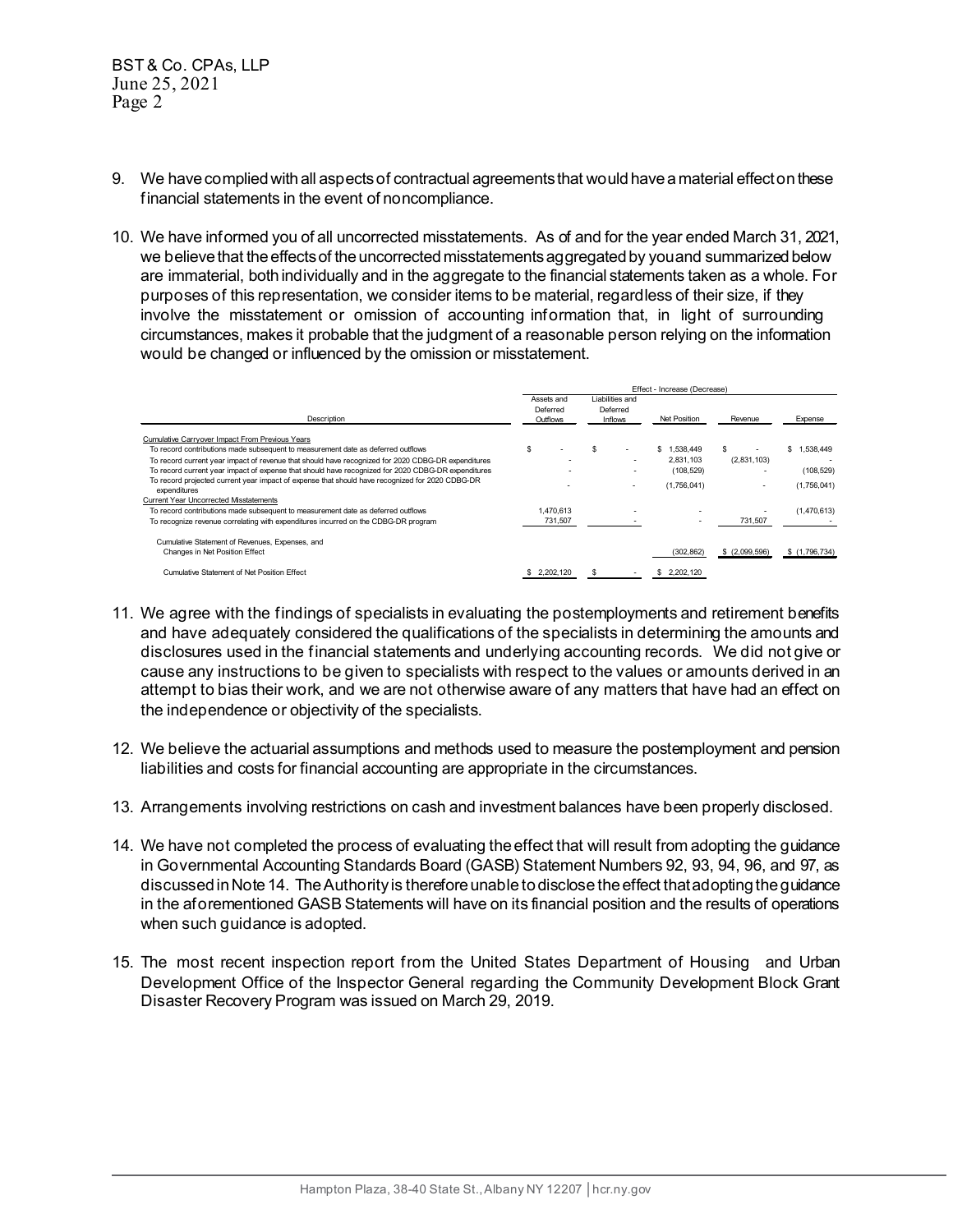#### *Information Provided*

- 16. We have provided you with:
	- a. Access to all information of which we are aware that is relevant to the preparation and fair presentation of the financial statements, such as records, documentation, and other matters;
	- b. Additional information that you have requested from us for the purpose of the audits;
	- c. Unrestricted access to persons within the Corporation from whom you determined it necessary to obtain audit evidence, and
	- d. Minutes of the meetings of the Board of Directors, and committees of directors, or summaries of actions of recent meetings for which minutes have not yet been prepared.
- 17. All transactions have been recorded in the accounting records and are reflected in the financial statements.
- 18. We have disclosed to you the results of our assessment of risk that the financial statements may be materially misstated as a result of fraud.
- 19. We have no knowledge of allegations of fraud or suspected fraud affecting the Corporation's financial statements involving:
	- a. Management.
	- b. Employees who have significant roles in the internal control.
	- c. Others where the fraud could have a material effect on the financial statements.
- 20. We have no knowledge of any allegations of fraud or suspected fraud affecting the Corporation's financial statements received in communications from employees, former employees, analysts, regulators, or others.
- 21. We have disclosed to you all known instances of noncompliance or suspected noncompliance with laws and regulations whose effects should be considered when preparing the financial statements.
- 22. We are not aware of any pending or threatened litigation and claims whose effects should be considered when preparing the financial statements.
- 23. We have disclosed to you the identity of the Corporation's related parties and all related-party relationships and transactions of which we are aware.
- 24. We have informed you of all significant deficiencies, including material weaknesses, in the design or operation of internal controls that could adversely affect the Corporation's ability to record, process, summarize, and report financial data.
- 25. We have informed you of all communications from regulatory agencies concerning noncompliance with, or deficiencies in, financial reporting practices.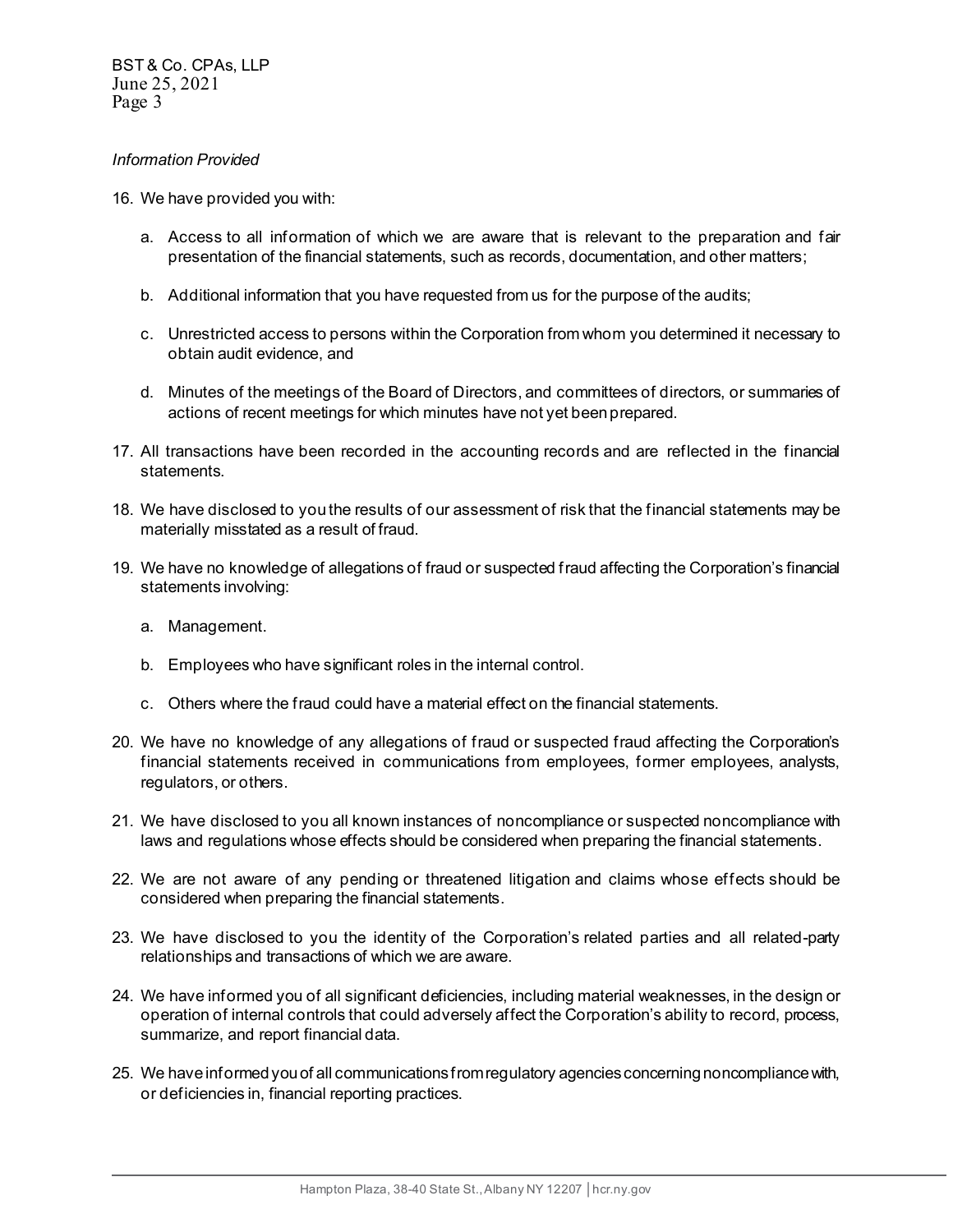26. During the course of your audits, you may have accumulated records containing data that should be reflected in our books and records. All such data have been so reflected. Accordingly, copies of such records in your possession are no longer needed by us.

#### *Compliance Considerations*

- 27. In connection with your audits conducted in accordance with Government Auditing Standards, we confirm that management:
	- a. Is responsible for the preparation and fair presentation of the financial statements in accordance with the applicable financial reporting framework.
	- b. Is responsible for compliance with the laws, regulations and provisions of contracts and grant agreements applicable to the Corporation.
	- c. Has identified and disclosed to you all instances that have occurred, or are likely to have occurred, of fraud and noncompliance with provisions of laws and regulations that have a material effect on the financial statements or other financial data significant to the audit objectives, and any other instances that warrant the attention of those charged with governance.
	- d. Has identified and disclosed to you all instances that have occurred, or are likely to have occurred, of noncompliance with provisions of contracts and grant agreements that have a material effect on the determination of financial statement amounts.
	- e. Has identified and disclosed to you all instances that have occurred, or are likely to have occurred, of abuse that could be quantitatively or qualitatively material to the financial statements.
	- f. Is responsible for the design, implementation, and maintenance of internal control relevant to the preparation and fair presentation of financial statements that are free from material misstatement, whether due to fraud or error.
	- g. Acknowledges its responsibility for the design, implementation, and maintenance of internal controls to prevent and detect fraud.
	- h. Has taken timely and appropriate steps to remedy fraud; noncompliance with provisions of laws, regulations, contracts and grant agreements; or abuse that you report.
	- i. Has a process to track the status of audit findings and recommendations.
	- j. Has identified for you previous audits, attestation engagements, and other studies related to the audit objectives and whether related recommendations have been implemented.
	- k. Has provided views on your reported findings, conclusions and recommendations, as well as management's planned corrective actions, for the report.
	- l. Acknowledges its responsibilities as they relate to non-audit services performed by you, including a statement that it assumes all management responsibilities; that it oversees the services by designating an individual, preferably within senior management, who possesses suitable skill,